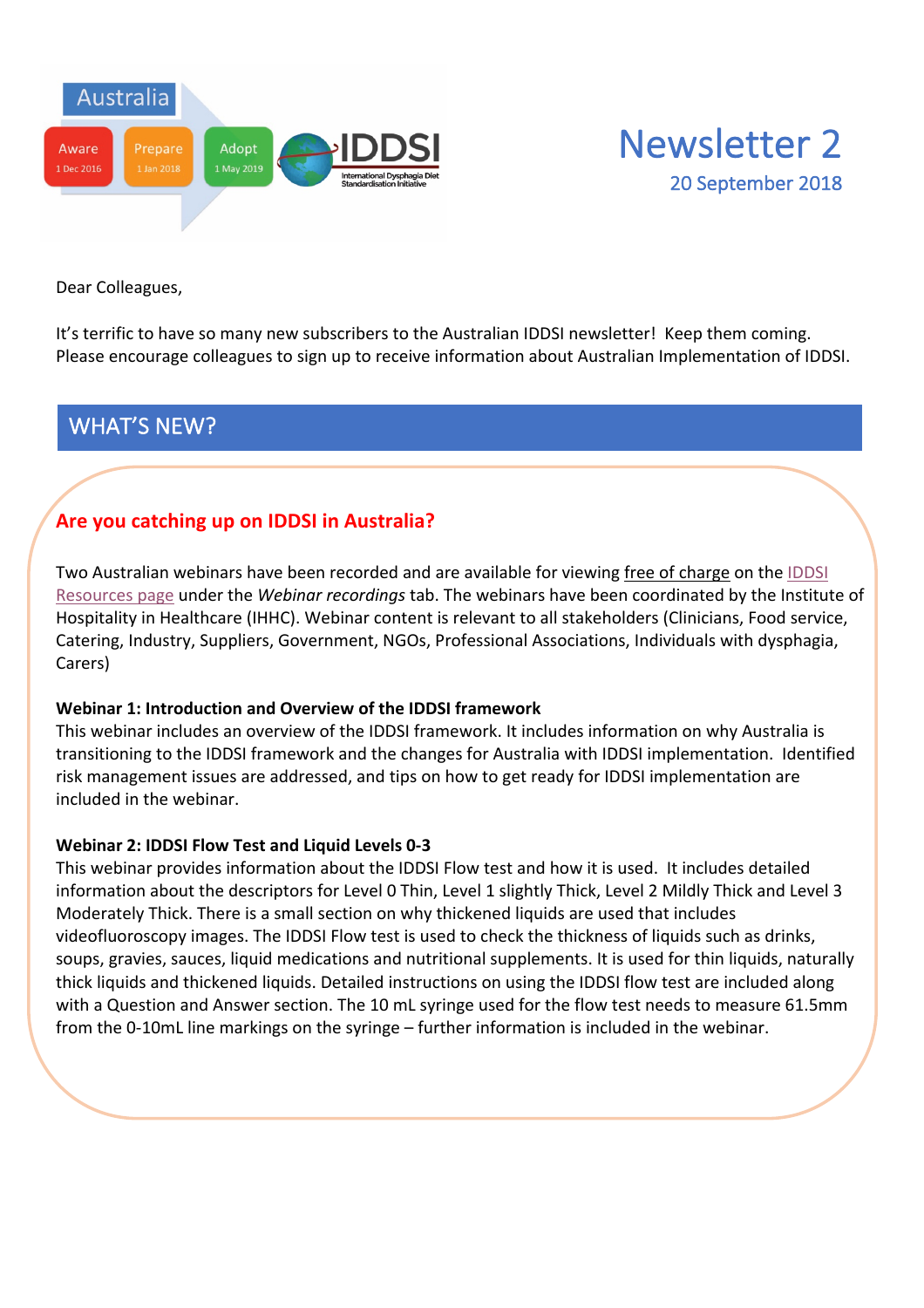## **Have you seen the IDDSI abbreviations for use in computer software systems?**

The IDDSI abbreviations are available on the IDDSI Resources page under the *Implementation* Tab, and *Food service* sub-tab. The abbreviations have been checked against and are in accordance with the advice from the Institute for Safe Medical Practices List of Error-Prone abbreviations, symbols and dose designations. Potentially confusing abbreviations have been avoided. Numbers occur at the end of the abbreviations to ensure that they are not confused for 'number of meals or drinks ordered'. Abbreviations retain the core of the IDDSI label (e.g. SB6

| 7 Regular                 | RG7             |
|---------------------------|-----------------|
| 6 Soft & Bite-Sized       | SB <sub>6</sub> |
| 5 Minced & Moist          | MM <sub>5</sub> |
| 4 Pureed                  | PU4             |
| <b>4 Extremely Thick</b>  | EX4             |
| <b>3 Liquidised</b>       | LQ <sub>3</sub> |
| <b>3 Moderately Thick</b> | MO <sub>3</sub> |
| <b>2 Mildly Thick</b>     | MT <sub>2</sub> |
| 1 Slightly Thick          | ST <sub>1</sub> |
| 0 Thin                    |                 |

*Abbreviations suitable* for use with Foodservice **Computer Software** 

acknowledges both 'Soft' & 'Bite-sized'.) IDDSI is grateful to the Foodservice Computer Software, hospital, aged care and health professional stakeholders who reviewed and provided valuable feedback on the abbreviations.

Please visit the IDDSI website for our new Australian Resources section under the 'Country-Specific' Tab on IDDSI Resources page

# WEBINARS AND EVENTS

This webinar series has been coordinated by the Institute of Hospitality in Healthcare (IHHC).

### **Upcoming Webinars**

#### **Tuesday 2 October 1:30pm-2:15pm AEST**

Webinar 4: IDDSI Fork pressure test and particle size tests – what are they and why are they used?

**\* Monday 5 November 1:30pm-2:15pm AEST (\*note new date to avoid Melbourne Cup Day)** Webinar 5: IDDSI Fork pressure test for Level 6 Soft & Bite-Sized and topics for 2019

### **About the webinars**

Each webinar is presented by Dr Julie Cichero, (Co-Chair IDDSI International and Australian IDDSI Project Officer). Webinar content is presented for  $\sim$  30 minutes with the remaining time for questions and discussion.

**Registration:** You will need to register for each webinar. Webinar registration information will be loaded to the IHHC Events tab

#### **Cost to attend the live webinar:**

IHHC members – free of charge IHHC Platinum & Gold Supporters – Free of Charge – contact state chair for promo code Non-IHHC members - \$20 The video conference is hosted by Zoom meeting. You will need to register to attend the event for connection details.

All webinars will be recorded and made available for viewing on the IDDSI website after the event on the *Webinar* subtab of the IDDSI Resources page . *Recorded webinars can be viewed free of charge*.